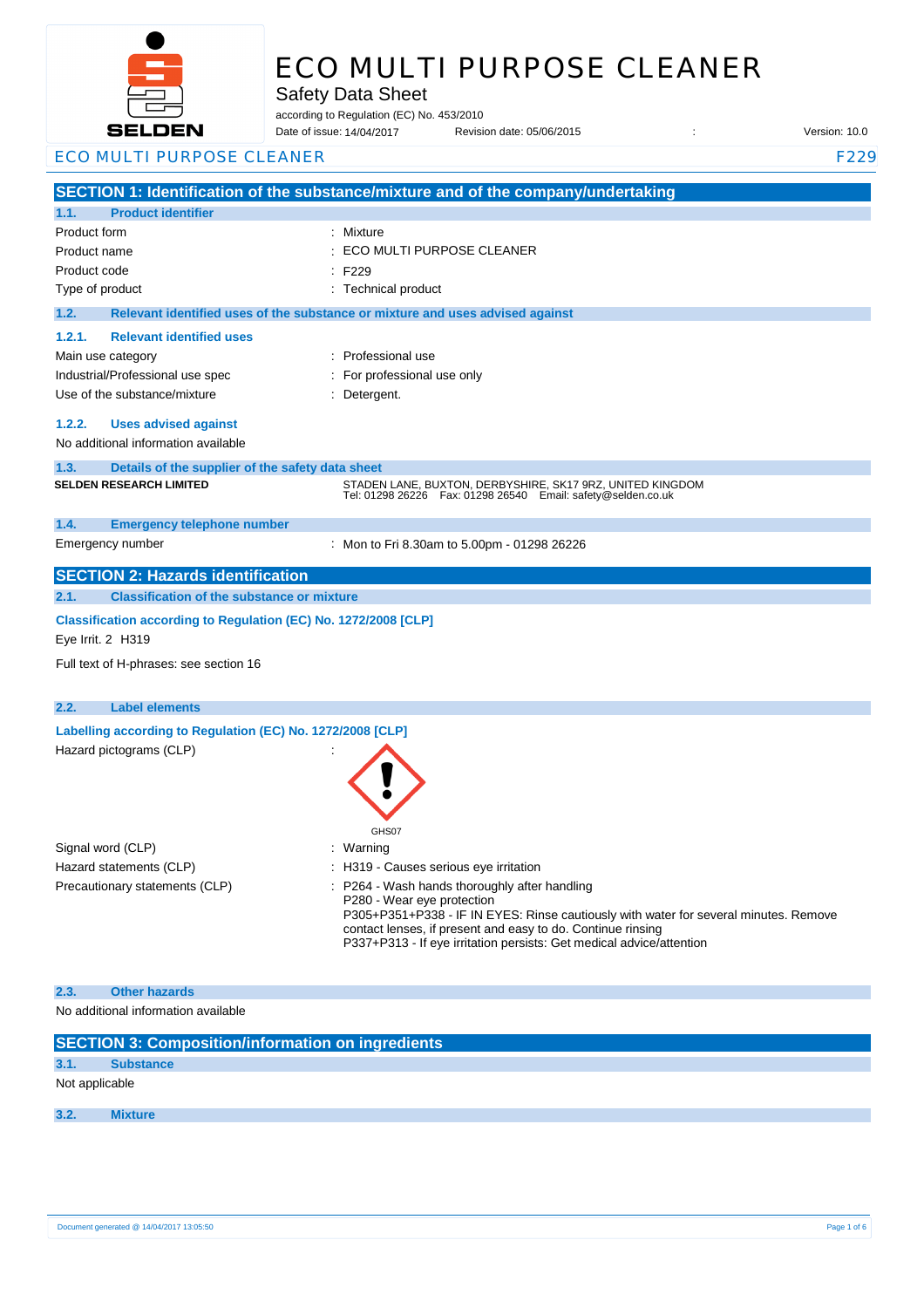# ECO MULTI PURPOSE CLEANER F229

# Safety Data Sheet

according to Regulation (EC) No. 453/2010

| <b>Name</b>                                                             | <b>Product identifier</b>                | $\frac{9}{6}$ | <b>Classification according to</b><br>Directive 67/548/EEC | <b>Classification according to</b><br><b>Regulation (EC) No.</b><br>1272/2008 [CLP] |
|-------------------------------------------------------------------------|------------------------------------------|---------------|------------------------------------------------------------|-------------------------------------------------------------------------------------|
| Oxirane, 2-methyl-, polymer with oxirane,<br>mono(2-propylheptyl) ether | (CAS No) Polymer DT03                    | $1 - 5$       | Xn: R22<br>Xi: R41                                         | Acute Tox. 4 (Oral), H302<br>Eye Dam. 1, H318                                       |
| Benzenesulphonic acid, mono-C10-14-<br>alkyl derivs., sodium salts      | (CAS No) 85117-50-6<br>(EC no) 285-600-2 | $1 - 5$       | Xn: R22<br>Xi: R41<br>Xi: R38                              | Acute Tox. 4 (Oral), H302<br>Skin Irrit. 2, H315<br>Eye Dam. 1, H318                |

Full text of R- and H-phrases: see section 16

| <b>SECTION 4: First aid measures</b>                                        |                                                                                                                                                                                               |
|-----------------------------------------------------------------------------|-----------------------------------------------------------------------------------------------------------------------------------------------------------------------------------------------|
| <b>Description of first aid measures</b><br>4.1.                            |                                                                                                                                                                                               |
| First-aid measures general                                                  | : Get medical advice/attention if you feel unwell.                                                                                                                                            |
| First-aid measures after inhalation                                         | Remove person to fresh air and keep comfortable for breathing.                                                                                                                                |
| First-aid measures after skin contact                                       | : Wash with plenty of soap and water.                                                                                                                                                         |
| First-aid measures after eye contact                                        | IF IN EYES: Rinse cautiously with water for several minutes. Remove contact lenses, if present<br>and easy to do. Continue rinsing. If eye irritation persists: Get medical advice/attention. |
| First-aid measures after ingestion                                          | : Give nothing or a little water to drink. Get medical advice/attention if you feel unwell.                                                                                                   |
| Most important symptoms and effects, both acute and delayed<br>4.2.         |                                                                                                                                                                                               |
| Symptoms/injuries after inhalation                                          | : May cause respiratory irritation.                                                                                                                                                           |
| Symptoms/injuries after skin contact                                        | : Repeated exposure may cause skin dryness or cracking.                                                                                                                                       |
| Symptoms/injuries after eye contact                                         | : Causes eye irritation.                                                                                                                                                                      |
| Symptoms/injuries after ingestion                                           | : May cause a light irritation of the linings of the mouth, throat, and gastrointestinal tract.                                                                                               |
| 4.3.                                                                        | Indication of any immediate medical attention and special treatment needed                                                                                                                    |
| Treat symptomatically.                                                      |                                                                                                                                                                                               |
| <b>SECTION 5: Firefighting measures</b>                                     |                                                                                                                                                                                               |
| 5.1.<br><b>Extinguishing media</b>                                          |                                                                                                                                                                                               |
| Suitable extinguishing media                                                | : Carbon dioxide. Dry powder. Foam.                                                                                                                                                           |
| 5.2.<br>Special hazards arising from the substance or mixture               |                                                                                                                                                                                               |
| No additional information available                                         |                                                                                                                                                                                               |
| 5.3.<br><b>Advice for firefighters</b>                                      |                                                                                                                                                                                               |
| No additional information available                                         |                                                                                                                                                                                               |
| <b>SECTION 6: Accidental release measures</b>                               |                                                                                                                                                                                               |
|                                                                             |                                                                                                                                                                                               |
| 6.1.<br>Personal precautions, protective equipment and emergency procedures |                                                                                                                                                                                               |
| 6.1.1.                                                                      |                                                                                                                                                                                               |
| For non-emergency personnel<br>Emergency procedures                         | : Evacuate unnecessary personnel.                                                                                                                                                             |
|                                                                             |                                                                                                                                                                                               |
| 6.1.2.<br>For emergency responders                                          |                                                                                                                                                                                               |
| Protective equipment                                                        | : Use personal protective equipment as required.                                                                                                                                              |
| 6.2.<br><b>Environmental precautions</b>                                    |                                                                                                                                                                                               |
| Avoid release to the environment.                                           |                                                                                                                                                                                               |
| 6.3.<br>Methods and material for containment and cleaning up                |                                                                                                                                                                                               |
| For containment                                                             | : Collect spillage.                                                                                                                                                                           |
| Methods for cleaning up                                                     | : Soak up spills with inert solids, such as clay or diatomaceous earth as soon as possible.                                                                                                   |
| 6.4.<br><b>Reference to other sections</b>                                  |                                                                                                                                                                                               |
|                                                                             | For further information refer to section 8: "Exposure controls/personal protection". For further information refer to section 13.                                                             |
| <b>SECTION 7: Handling and storage</b>                                      |                                                                                                                                                                                               |
| <b>Precautions for safe handling</b><br>7.1.                                |                                                                                                                                                                                               |
| Precautions for safe handling                                               | : Avoid contact with eyes.                                                                                                                                                                    |
| Hygiene measures                                                            | : Do not eat, drink or smoke when using this product.                                                                                                                                         |
| 7.2.<br>Conditions for safe storage, including any incompatibilities        |                                                                                                                                                                                               |
| Technical measures                                                          | : Does not require any specific or particular technical measures.                                                                                                                             |
| Storage conditions                                                          | Keep container closed when not in use.                                                                                                                                                        |
| Incompatible products<br>Special rules on packaging                         | Oxidizing agent. Strong acids. Strong bases.<br>Keep only in original container.                                                                                                              |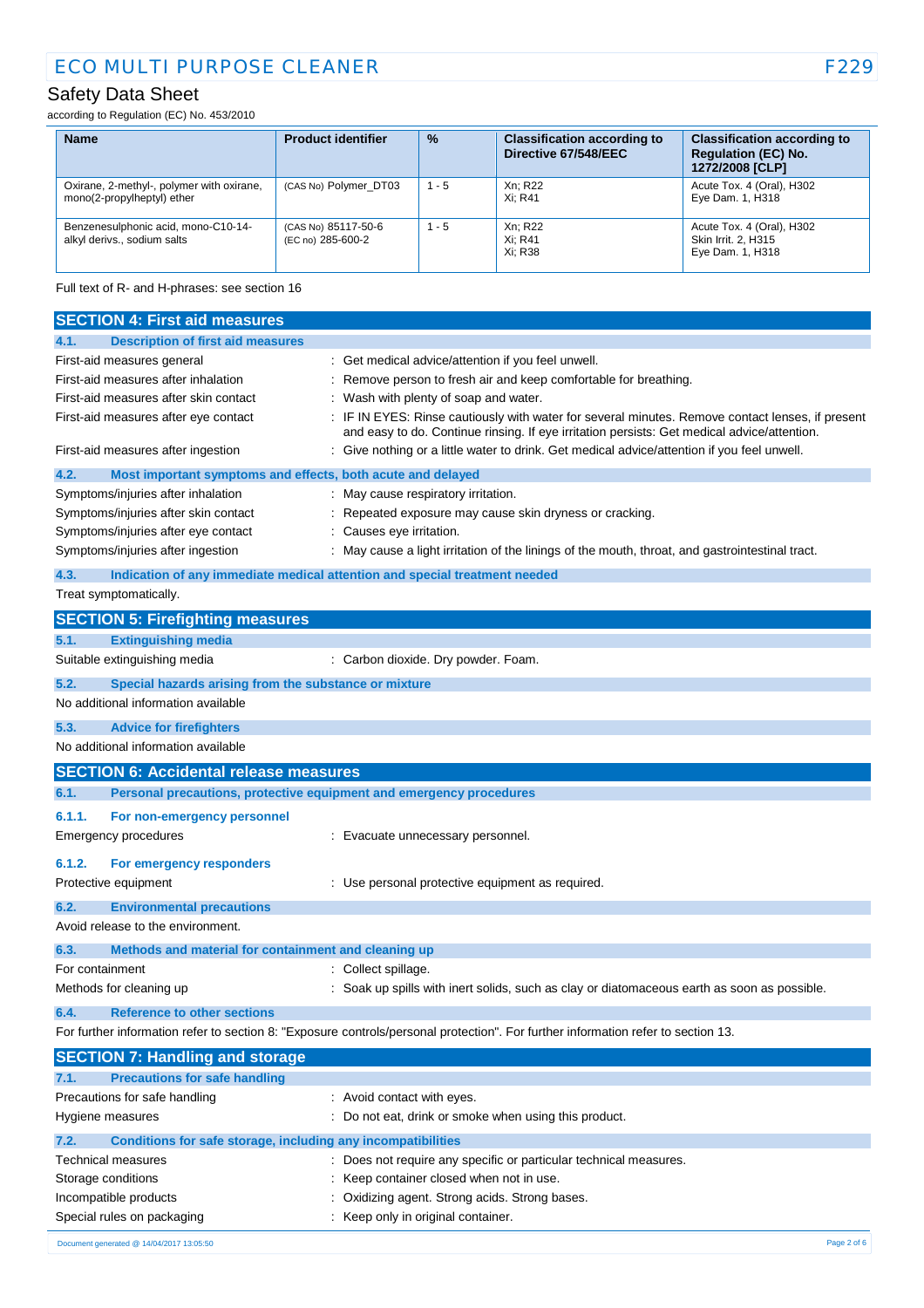# ECO MULTI PURPOSE CLEANER F229

## Safety Data Sheet

according to Regulation (EC) No. 453/2010

#### **7.3. Specific end use(s)**

#### No additional information available

### **SECTION 8: Exposure controls/personal protection**

**SECTION 9: Physical and chemical properties**

#### **8.1. Control parameters** No additional information available

| 8.2.           | <b>Exposure controls</b>          |                                                      |
|----------------|-----------------------------------|------------------------------------------------------|
|                | Materials for protective clothing | : Not required for normal conditions of use          |
|                | Hand protection                   | In case of repeated or prolonged contact wear gloves |
| Eye protection |                                   | Safety glasses                                       |
|                | Skin and body protection          | : Not required for normal conditions of use          |
|                | Respiratory protection            | : Not required for normal conditions of use          |
|                |                                   |                                                      |



| 9.1.           | Information on basic physical and chemical properties |   |                   |             |
|----------------|-------------------------------------------------------|---|-------------------|-------------|
| Physical state |                                                       |   | : Liquid          |             |
| Appearance     |                                                       | ÷ | Liquid.           |             |
| Colour         |                                                       |   | light green.      |             |
| Odour          |                                                       |   | characteristic.   |             |
|                | Odour threshold                                       |   | No data available |             |
| рH             |                                                       |   | 10.2              |             |
|                | Relative evaporation rate (butylacetate=1)            |   | No data available |             |
| Melting point  |                                                       |   | No data available |             |
| Freezing point |                                                       |   | No data available |             |
| Boiling point  |                                                       |   | No data available |             |
| Flash point    |                                                       |   | No data available |             |
|                | Auto-ignition temperature                             |   | No data available |             |
|                | Decomposition temperature                             |   | No data available |             |
|                | Flammability (solid, gas)                             |   | No data available |             |
|                | Vapour pressure                                       |   | No data available |             |
|                | Relative vapour density at 20 °C                      |   | No data available |             |
|                | Relative density                                      |   | 1.01              |             |
| Solubility     |                                                       |   | No data available |             |
| Log Pow        |                                                       |   | No data available |             |
|                | Viscosity, kinematic                                  |   | No data available |             |
|                | Viscosity, dynamic                                    |   | No data available |             |
|                | Explosive properties                                  |   | No data available |             |
|                | Oxidising properties                                  |   | No data available |             |
|                | <b>Explosive limits</b>                               |   | No data available |             |
| 9.2.           | <b>Other information</b>                              |   |                   |             |
|                | No additional information available                   |   |                   |             |
|                | <b>SECTION 10: Stability and reactivity</b>           |   |                   |             |
| 10.1.          | <b>Reactivity</b>                                     |   |                   |             |
|                | No additional information available                   |   |                   |             |
| 10.2.          | <b>Chemical stability</b>                             |   |                   |             |
|                | Stable under normal conditions.                       |   |                   |             |
| 10.3.          | <b>Possibility of hazardous reactions</b>             |   |                   |             |
|                | No additional information available                   |   |                   |             |
|                |                                                       |   |                   | Page 3 of 6 |
|                | Document generated @ 14/04/2017 13:05:50              |   |                   |             |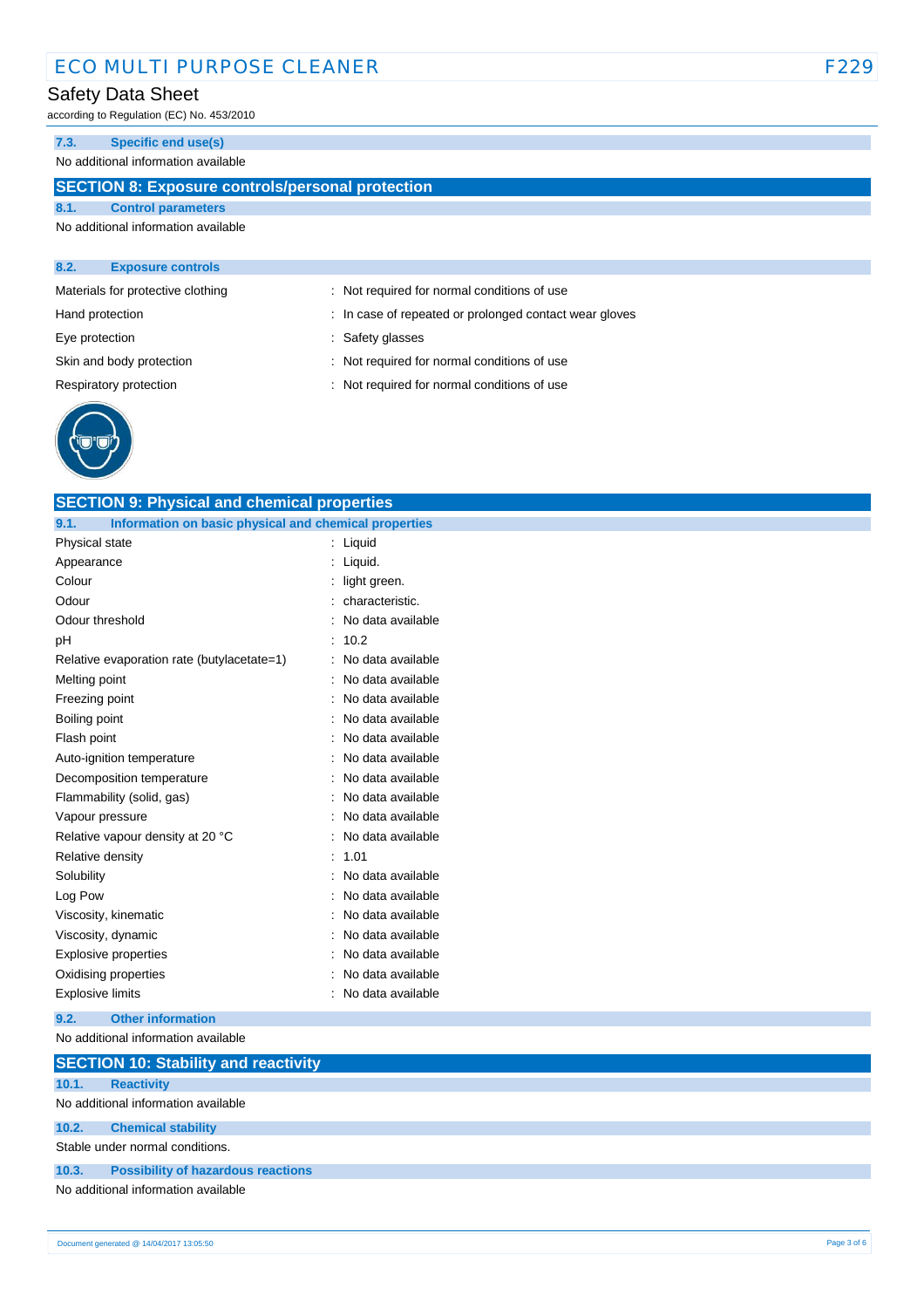| ECO MULTI PURPOSE CLEANER |  |
|---------------------------|--|
|---------------------------|--|

# Safety Data Sheet

according to Regulation (EC) No. 453/2010

| 10.4. | <b>Conditions to avoid</b>              |
|-------|-----------------------------------------|
|       | No additional information available     |
| 10.5. | Incompatible materials                  |
|       | No additional information available     |
| 10.6. | <b>Hazardous decomposition products</b> |
|       |                                         |

No additional information available

| <b>SECTION 11: Toxicological information</b>          |                                              |  |
|-------------------------------------------------------|----------------------------------------------|--|
| Information on toxicological effects<br>11.1.         |                                              |  |
| Acute toxicity                                        | : Not classified                             |  |
| Skin corrosion/irritation                             | : Not classified<br>pH: 10.2                 |  |
| Serious eye damage/irritation                         | : Causes serious eye irritation.<br>pH: 10.2 |  |
| Respiratory or skin sensitisation                     | : Not classified                             |  |
| Germ cell mutagenicity                                | : Not classified                             |  |
| Carcinogenicity                                       | : Not classified                             |  |
| Reproductive toxicity                                 | : Not classified                             |  |
| Specific target organ toxicity (single exposure)      | : Not classified                             |  |
| Specific target organ toxicity (repeated<br>exposure) | : Not classified                             |  |
| Aspiration hazard                                     | Not classified<br>÷                          |  |

# **SECTION 12: Ecological information**

| 12.1.<br><b>Toxicity</b>                                                            |                   |  |  |  |
|-------------------------------------------------------------------------------------|-------------------|--|--|--|
| Oxirane, 2-methyl-, polymer with oxirane, mono(2-propylheptyl) ether (Polymer_DT03) |                   |  |  |  |
| LC50 fishes 1                                                                       | $> 10 - 100$ mg/l |  |  |  |
| EC50 Daphnia 1                                                                      | $> 10 - 100$ mg/l |  |  |  |
| ErC50 (other aquatic plants)                                                        | $> 10 - 100$ mg/l |  |  |  |
| <b>Persistence and degradability</b><br>12.2.                                       |                   |  |  |  |
| No additional information available                                                 |                   |  |  |  |
| 12.3.<br><b>Bioaccumulative potential</b>                                           |                   |  |  |  |
| No additional information available                                                 |                   |  |  |  |
| <b>Mobility in soil</b><br>12.4.                                                    |                   |  |  |  |
| No additional information available                                                 |                   |  |  |  |
| <b>Results of PBT and vPvB assessment</b><br>12.5.                                  |                   |  |  |  |
| No additional information available                                                 |                   |  |  |  |
| <b>Other adverse effects</b><br>12.6.                                               |                   |  |  |  |
| No additional information available                                                 |                   |  |  |  |
| <b>SECTION 13: Disposal considerations</b>                                          |                   |  |  |  |
| <b>Waste treatment methods</b><br>13.1.                                             |                   |  |  |  |
| No additional information available                                                 |                   |  |  |  |
| <b>SECTION 14: Transport information</b>                                            |                   |  |  |  |
| In accordance with ADR / RID / IMDG / IATA / ADN                                    |                   |  |  |  |
| 14.1.<br><b>UN number</b>                                                           |                   |  |  |  |
| Not regulated for transport                                                         |                   |  |  |  |
| 14.2.<br><b>UN proper shipping name</b>                                             |                   |  |  |  |
| Proper Shipping Name (ADR)                                                          | Not applicable    |  |  |  |
| Proper Shipping Name (IMDG)                                                         | Not applicable    |  |  |  |
| Proper Shipping Name (IATA)                                                         | Not applicable    |  |  |  |
| 14.3.<br><b>Transport hazard class(es)</b>                                          |                   |  |  |  |
| <b>ADR</b>                                                                          |                   |  |  |  |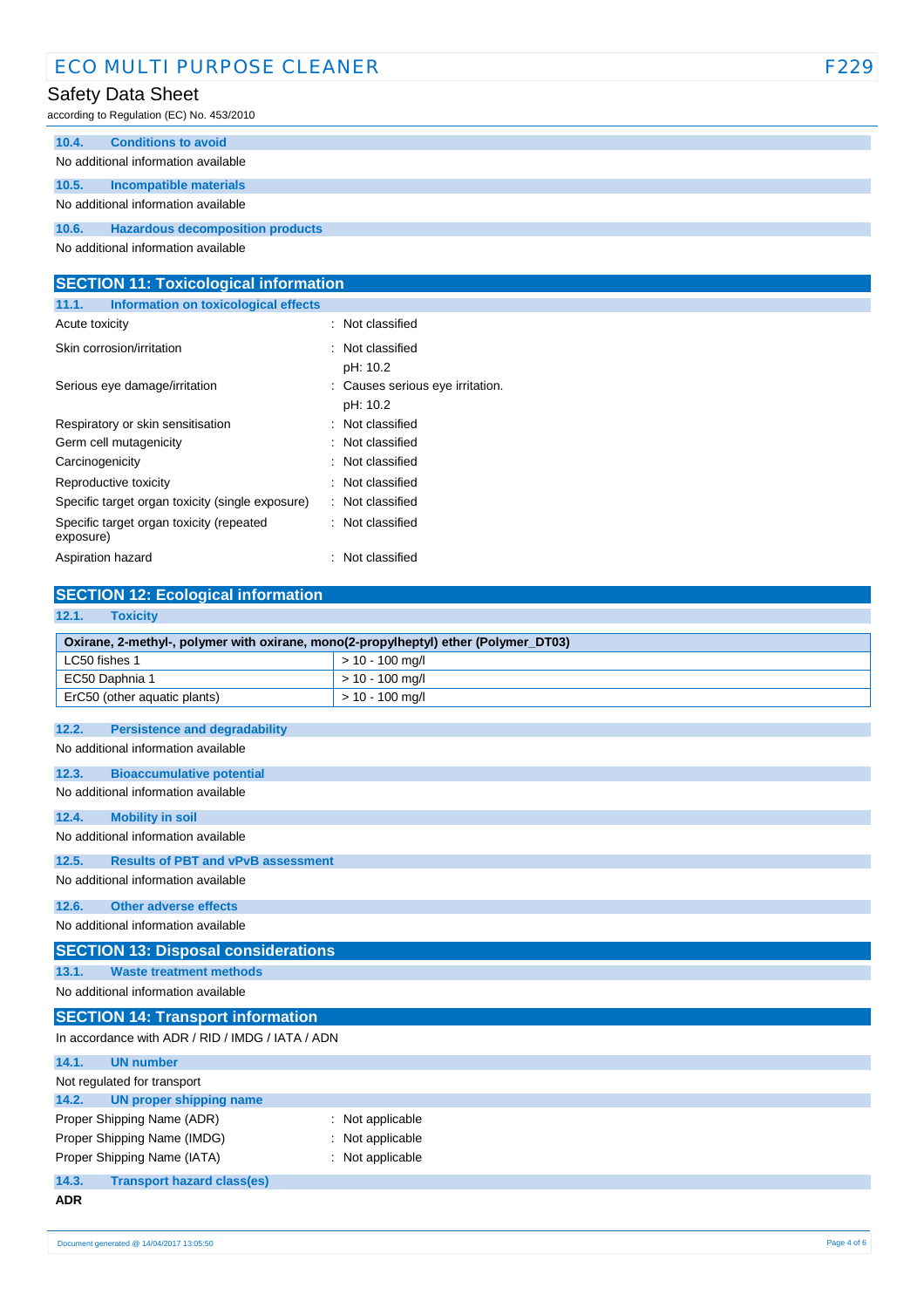| <b>ECO MULTI PURPOSE CLEANER</b>                                               |                                                                                                           | F229 |
|--------------------------------------------------------------------------------|-----------------------------------------------------------------------------------------------------------|------|
| <b>Safety Data Sheet</b>                                                       |                                                                                                           |      |
| according to Regulation (EC) No. 453/2010                                      |                                                                                                           |      |
| Transport hazard class(es) (ADR)                                               | : Not applicable                                                                                          |      |
| <b>IMDG</b>                                                                    |                                                                                                           |      |
| Transport hazard class(es) (IMDG)                                              | : Not applicable                                                                                          |      |
| <b>IATA</b>                                                                    |                                                                                                           |      |
| Transport hazard class(es) (IATA)                                              | : Not applicable                                                                                          |      |
| 14.4.<br><b>Packing group</b>                                                  |                                                                                                           |      |
| Packing group (ADR)                                                            | Not applicable                                                                                            |      |
| Packing group (IMDG)                                                           | Not applicable                                                                                            |      |
| Packing group (IATA)                                                           | Not applicable                                                                                            |      |
| 14.5.<br><b>Environmental hazards</b>                                          |                                                                                                           |      |
| Dangerous for the environment                                                  | : No                                                                                                      |      |
| Marine pollutant                                                               | No                                                                                                        |      |
| Other information                                                              | No supplementary information available                                                                    |      |
| 14.6.<br><b>Special precautions for user</b>                                   |                                                                                                           |      |
| - Overland transport                                                           |                                                                                                           |      |
| No data available                                                              |                                                                                                           |      |
| - Transport by sea                                                             |                                                                                                           |      |
| No data available                                                              |                                                                                                           |      |
| - Air transport                                                                |                                                                                                           |      |
| No data available                                                              |                                                                                                           |      |
| 14.7.                                                                          | Transport in bulk according to Annex II of MARPOL 73/78 and the IBC Code                                  |      |
| Not applicable                                                                 |                                                                                                           |      |
| <b>SECTION 15: Regulatory information</b>                                      |                                                                                                           |      |
| 15.1.                                                                          | Safety, health and environmental regulations/legislation specific for the substance or mixture            |      |
| 15.1.1.<br><b>EU-Regulations</b>                                               |                                                                                                           |      |
| Contains no substances with Annex XVII restrictions                            |                                                                                                           |      |
| Contains no substance on the REACH candidate list                              |                                                                                                           |      |
| Contains no REACH Annex XIV substances                                         |                                                                                                           |      |
| <b>National regulations</b><br>15.1.2.                                         |                                                                                                           |      |
| Germany                                                                        |                                                                                                           |      |
| VwVwS Annex reference                                                          | : Water hazard class (WGK) 1, slightly hazardous to water (Classification according to VwVwS,<br>Annex 4) |      |
| 12th Ordinance Implementing the Federal<br>Immission Control Act - 12. BlmSchV | : Is not subject of the 12. BlmSchV (Hazardous Incident Ordinance)                                        |      |

#### **15.2. Chemical safety assessment**

No additional information available

### **SECTION 16: Other information**

### Full text of R-, H- and EUH-phrases:

| Acute Tox. 4 (Oral) | Acute toxicity (oral), Category 4             |  |
|---------------------|-----------------------------------------------|--|
| Eye Dam. 1          | Serious eye damage/eye irritation, Category 1 |  |
| Eye Irrit. 2        | Serious eye damage/eye irritation, Category 2 |  |
| Skin Irrit, 2       | Skin corrosion/irritation, Category 2         |  |
| H302                | Harmful if swallowed                          |  |
| H315                | Causes skin irritation                        |  |
| H318                | Causes serious eye damage                     |  |
| H319                | Causes serious eye irritation                 |  |